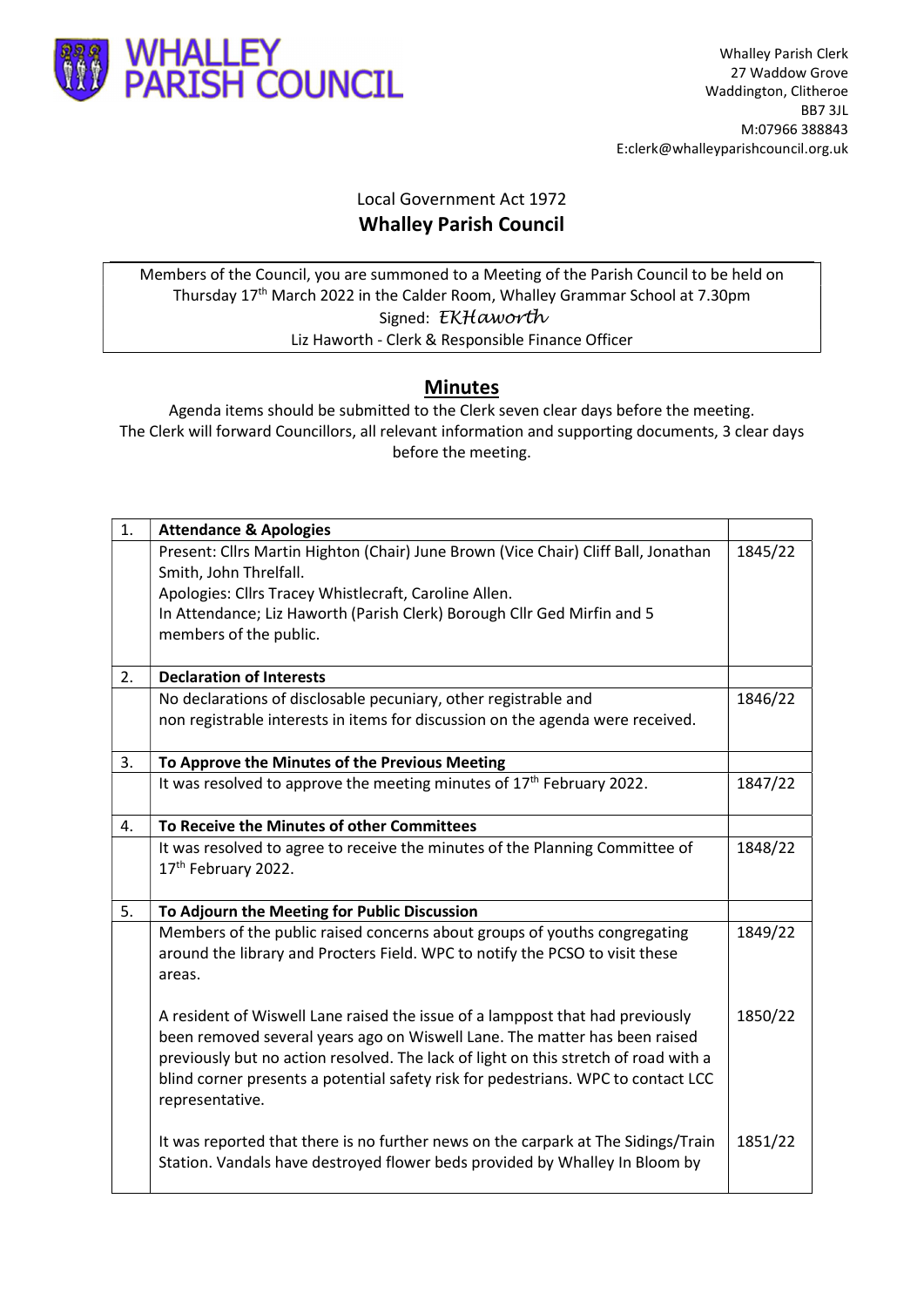|    | pulling plants out of beds. New sleepers have been placed in the bottom garden                           |         |  |
|----|----------------------------------------------------------------------------------------------------------|---------|--|
|    | in this area.                                                                                            |         |  |
| 6. | <b>Partnership Meetings</b>                                                                              |         |  |
|    | To receive reports from Borough/County Councillors and partnership meetings                              |         |  |
|    | Councillors have attended which impact on the Parish e.g., LCC, RVBC, Parish                             |         |  |
|    | Liaison meeting updates.                                                                                 |         |  |
|    |                                                                                                          |         |  |
|    | Borough Cllr Ged Mirfin updated the Council on the meeting with                                          | 1852/22 |  |
|    | representatives from Lead Local Flood Authority (LLFA). Concerns were                                    |         |  |
|    | expressed over flooding on the site area and the impact this would have on the                           |         |  |
|    | village in general, which already suffers from flooding issues.                                          |         |  |
|    | This has resulted in an overwhelming recommendation of objection to the                                  |         |  |
|    | <b>Local Planning Authority.</b>                                                                         |         |  |
|    | Objection 1 - Inadequate Site-Specific Flood Risk Assessment                                             |         |  |
|    | Objection 2 - Inadequate Surface Water Sustainable Drainage Strategy                                     |         |  |
|    | This Planning Application Consultation Response can be found on the News and                             |         |  |
|    | Planning Documents Section of WPC website whalleyparishcouncil.org.uk                                    |         |  |
|    | Cllr Mirfin intends to set up a meeting of the same issue with United Utilities.                         | 1853/22 |  |
|    |                                                                                                          |         |  |
|    | Cllr Mirfin reported that he has been in contact with the local retailers in respect                     | 1854/22 |  |
|    | of the improvement roadworks in Whalley centre and is coordinating multiple                              |         |  |
|    | services to work succinctly to prevent further roadworks and upheaval in the                             |         |  |
|    | near future. Workers are working additional hours and starting earlier in the                            |         |  |
|    | morning to speed up the process.                                                                         |         |  |
|    | Cllr Mirfin updated WPC on the vandalism of the public toilets reporting that                            | 1855/22 |  |
|    | they were so badly damaged they now require new cubicles, lighting and doors.                            |         |  |
|    | The cost of works exceeds this year's budget and as such work will not                                   |         |  |
|    | commence until April into next year's financial budget. He has requested that                            |         |  |
|    | RVBC put additional CCTV in this area as a minimum.                                                      |         |  |
|    |                                                                                                          |         |  |
|    | Cllr Mirfin and Whalley Resident Action Groups are to attend the next Licensing                          | 1856/22 |  |
|    | Committee Meeting to be held on 12 <sup>th</sup> April at 6.30pm in the Ribble Valley<br>Crown Chambers. |         |  |
|    |                                                                                                          |         |  |
|    | Cllr Mirfin reminded us that there is still a Member Grant available of up to £500                       | 1857/22 |  |
|    | and information can be found on the website                                                              |         |  |
|    | https://www.blogpreston.co.uk/2022/01/lancashire-county-council-                                         |         |  |
|    | opens-small-grants-to-organisations-in-preston-and-lancashire/                                           |         |  |
|    |                                                                                                          |         |  |
|    | Cllr Threlfall reported that the Village Hall Committee has now met and is                               | 1858/22 |  |
|    | building up a program of events after emerging from COVID restrictions.                                  |         |  |
|    | Cllr Brown has had a meeting with the Traders in the village and WPC                                     | 1859/22 |  |
|    | understand the problems the roadworks has been causing in the village,                                   |         |  |
|    | especially around the danger and lack of attention drivers are paying to the                             |         |  |
|    | zebra crossing near to the bus station.                                                                  |         |  |
|    |                                                                                                          |         |  |
|    |                                                                                                          |         |  |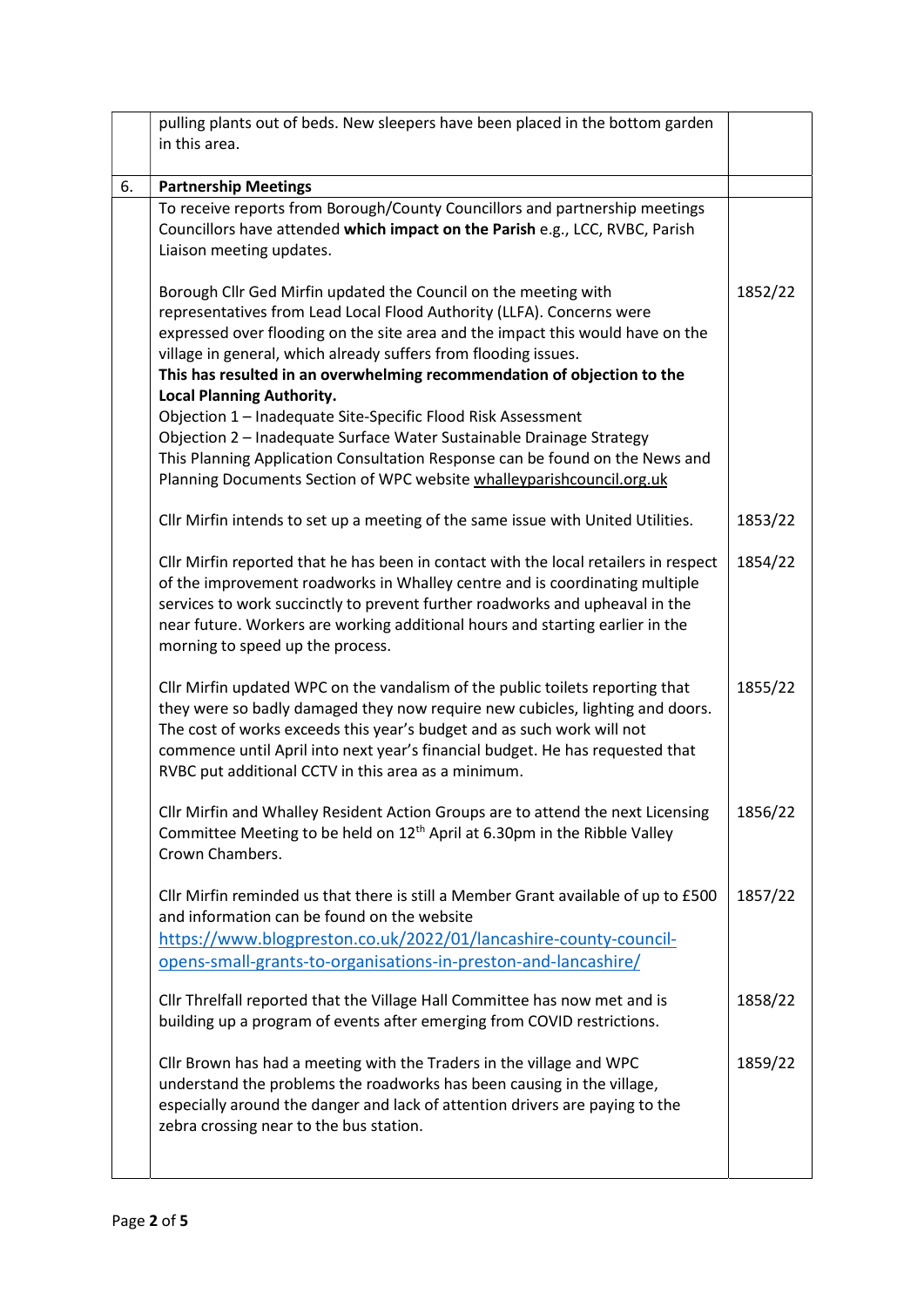| 7. | <b>Reports by Clirs &amp; Clerk as INFORMATION only</b>                                                                                                                                                                                                                                                                                                                                                                                                                                                                                                                                |         |  |
|----|----------------------------------------------------------------------------------------------------------------------------------------------------------------------------------------------------------------------------------------------------------------------------------------------------------------------------------------------------------------------------------------------------------------------------------------------------------------------------------------------------------------------------------------------------------------------------------------|---------|--|
|    | <b>ADAM COTTAM ALMSHOUSES</b><br>Cllr Cliff Ball reported - that there was nothing further to report for the<br>moment; the cost of construction materials is increasing weekly - our contractor<br>is trying to persuade suppliers to maintain costs built into the November<br>estimate.                                                                                                                                                                                                                                                                                             | 1860/22 |  |
|    | It is with great regret that Cllr Ball announced the passing of Dr. Edgar Ainsworth<br>who served on the Trust for many years.                                                                                                                                                                                                                                                                                                                                                                                                                                                         | 1861/22 |  |
|    | <b>CHURCHYARD COMMITTEE</b><br>Cllr Cliff Ball reported - There has been much progress since the February report<br>regarding the theft of stone flags; the contractor has successfully replaced flags<br>on the South path which were taken up by the thieves but not removed. Also flags<br>donated by Kellie Hughes and the contractor have also been used to repair the<br>East path so it can be safely used for funerals once more! Many thanks to Kellie<br>and Michael! Repairs to the Chancel path and Bier House path will be completed<br>when more flags become available. | 1862/22 |  |
|    | Attempts have been made to sort a date for the removal of the diseased tree next<br>to the West entrance to the Churchyard; Roy Cattermole has it in hand, but the<br>work must fit around the school hours and any possible weddings etc. Roy will<br>also cut back the canopy over the allotments at the same time.                                                                                                                                                                                                                                                                  | 1863/22 |  |
|    | Cllr June Brown commended the efforts of the village after the tragedy of the fire<br>on Queen Street. The Village Hall opened its doors and refreshments were made<br>available to welcome distressed residents and workers of the emergency services<br>by both local volunteers and village business owners which became a safe place<br>where people could regroup whilst arrangements were made in this time of need.<br>Cllr Brown praised Whalley for never ceasing to pull together as a community in<br>an emergency. Sincere condolences to the families affected.           | 1864/22 |  |
|    | Cllr Martin Highton reported that the Oak Tree to mark the Queens Diamond<br>Jubilee was going to be planted and that he had been approached by Jordan of<br>Abbey Gardening to ask if he could use a cement product supplied by Bannister<br>Hall Nurseries to point the flags in Vale Garden and use this to promote the<br>product for further business opportunities.                                                                                                                                                                                                              | 1865/22 |  |
|    | Cllr Highton resolved the full recycling bin issue by the bus shelter which has now<br>been emptied and is now back in use.                                                                                                                                                                                                                                                                                                                                                                                                                                                            | 1866/22 |  |
|    | Cllr Highton contacted LCC for structural testing to check and gain approval<br>around street lighting, flagpoles and bunting for Christmas and other decorative<br>displays. The lamp standards have been checked and are satisfactory for use.                                                                                                                                                                                                                                                                                                                                       | 1867/22 |  |
|    | Cllrs Martin Highton & Jonathan Smith are coordinating with Stephen Barker over<br>the lease of the sports club land and future of the sports club lease.                                                                                                                                                                                                                                                                                                                                                                                                                              | 1868/22 |  |
|    |                                                                                                                                                                                                                                                                                                                                                                                                                                                                                                                                                                                        |         |  |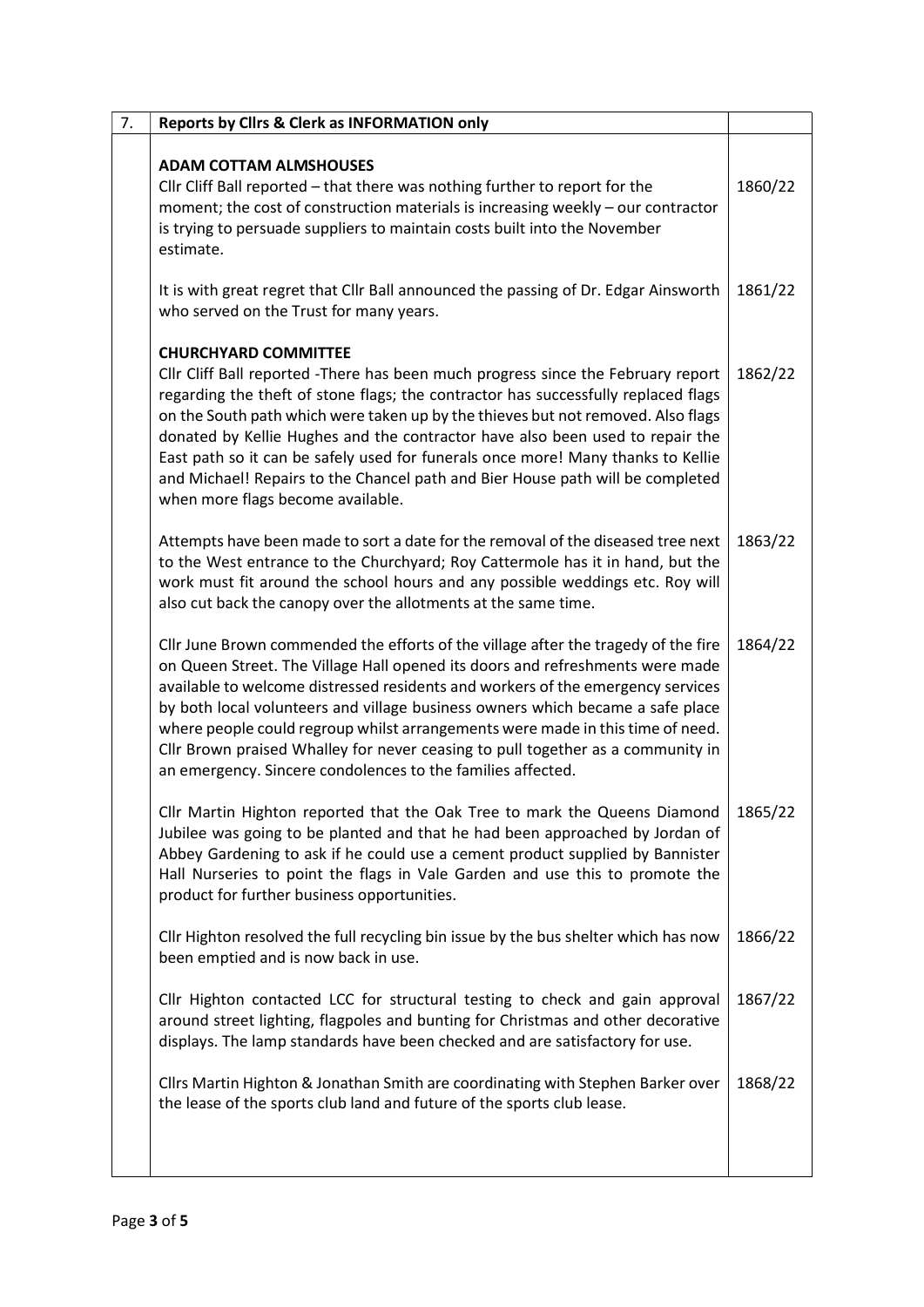| 8.  | Benny's Bar                                                                                                                                          |         |  |  |  |
|-----|------------------------------------------------------------------------------------------------------------------------------------------------------|---------|--|--|--|
|     | No updates were received on reported behaviours following the meeting on<br>1869/22                                                                  |         |  |  |  |
|     | Monday 13 <sup>th</sup> December with the solicitor and licensee. The issue will continue to                                                         |         |  |  |  |
|     | be monitored.                                                                                                                                        |         |  |  |  |
|     |                                                                                                                                                      |         |  |  |  |
| 9.  | <b>ASB Meeting Dates</b>                                                                                                                             |         |  |  |  |
|     | Colin Hirst is going to organise a date for the ASB Meeting that was due to be                                                                       | 1870/22 |  |  |  |
|     | hosted by Ribble Valley Borough Council on Friday 3rd December 2021. To be                                                                           |         |  |  |  |
|     | advised.                                                                                                                                             |         |  |  |  |
|     |                                                                                                                                                      |         |  |  |  |
| 10. | <b>Queens Platinum Jubilee</b>                                                                                                                       |         |  |  |  |
|     | The Queens Platinum Jubilee Celebrations were discussed and it still appears                                                                         | 1871/22 |  |  |  |
|     | that there is a lack of available volunteers to help drive and organise events in                                                                    |         |  |  |  |
|     | the centre of the village.                                                                                                                           |         |  |  |  |
|     | WPC support Cllr Jonathan Smith speaking with the Chamber of Trade to see if                                                                         | 1872/22 |  |  |  |
|     | the retailers would like to decorate the village with flags and discuss any other                                                                    |         |  |  |  |
|     | plans for the Queens Platinum Jubilee celebrations.                                                                                                  |         |  |  |  |
|     |                                                                                                                                                      |         |  |  |  |
|     | WPC is willing to pull together a program of events for publication to promote                                                                       | 1873/22 |  |  |  |
|     | the Jubilee Celebrations, but there is currently insufficient information that has                                                                   |         |  |  |  |
|     | come forward to warrant this. WPC would like to support and hear of any events                                                                       |         |  |  |  |
|     | that include access to the whole village.                                                                                                            |         |  |  |  |
|     |                                                                                                                                                      |         |  |  |  |
| 11. | <b>Replacement of the Benches on Procters Field</b>                                                                                                  |         |  |  |  |
|     | It was resolved to approve the purchase of 8 new bench ends to enable the                                                                            | 1874/22 |  |  |  |
|     | construction of 4 new benches to replace the existing as allocated in the precept                                                                    |         |  |  |  |
|     | budget. Proposed by Cllr Highton & seconded by Cllr Smith.                                                                                           |         |  |  |  |
|     |                                                                                                                                                      |         |  |  |  |
| 12. | Wildlife and Countryside Act 1981-Part III Application for Definitive Map<br>Modification Disorder - Addition of public footpath from Mitton Road to |         |  |  |  |
|     | <b>Calderstones Drive, Whalley.</b>                                                                                                                  |         |  |  |  |
|     | WPC noted the application under consultation and had no objections to the                                                                            | 1875/22 |  |  |  |
|     | definitive map modification order application from Mitton Road to Calderstones                                                                       |         |  |  |  |
|     | Drive, Whalley.                                                                                                                                      |         |  |  |  |
|     |                                                                                                                                                      |         |  |  |  |
| 13. | <b>Defibrillators</b>                                                                                                                                |         |  |  |  |
|     | The lead time on the replacement parts for the vandalised defibrillator on the                                                                       | 1876/22 |  |  |  |
|     | Bus Station is still appx 6 weeks away. It was confirmed that WPC would                                                                              |         |  |  |  |
|     | purchase a new defib for the Bus Station and the additional defib would be sited                                                                     |         |  |  |  |
|     | somewhere new in the village once the replacement parts were received.                                                                               |         |  |  |  |
|     |                                                                                                                                                      |         |  |  |  |
| 14. | <b>Whalley Parish Council Vacancy</b>                                                                                                                |         |  |  |  |
|     | The Parish Council has two Parish Councillor vacancies. The positions can now be                                                                     | 1877/22 |  |  |  |
|     | filled by co-option. There has been some interest and there are notices of the<br>vacancies on the noticeboard and WPC website news section.         |         |  |  |  |
|     |                                                                                                                                                      |         |  |  |  |
|     |                                                                                                                                                      |         |  |  |  |